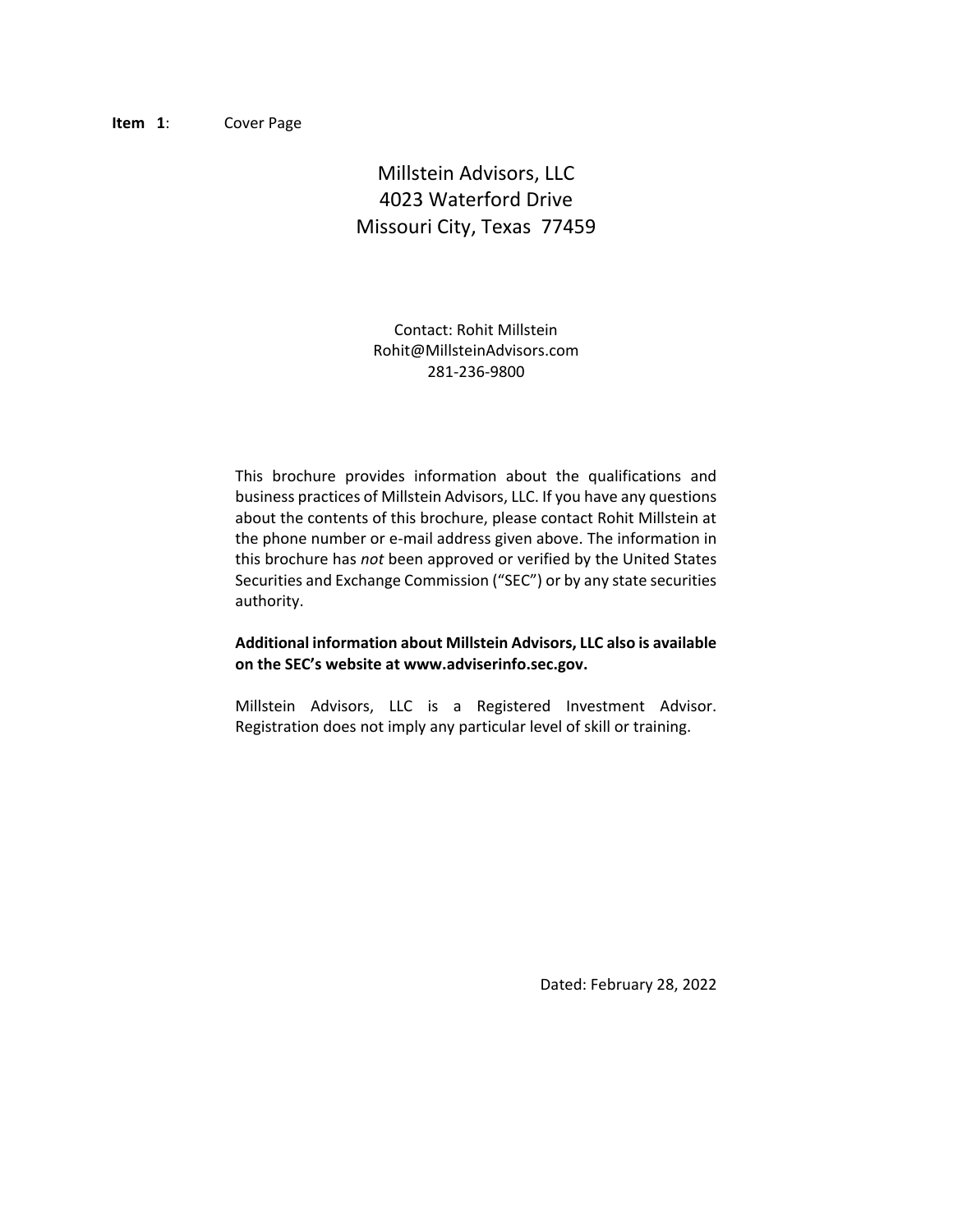# <span id="page-1-0"></span>**Item 2: Material Changes**

<span id="page-1-1"></span>.

Since the previous ADV filing on February 26, 2021, there have been no material changes to this document.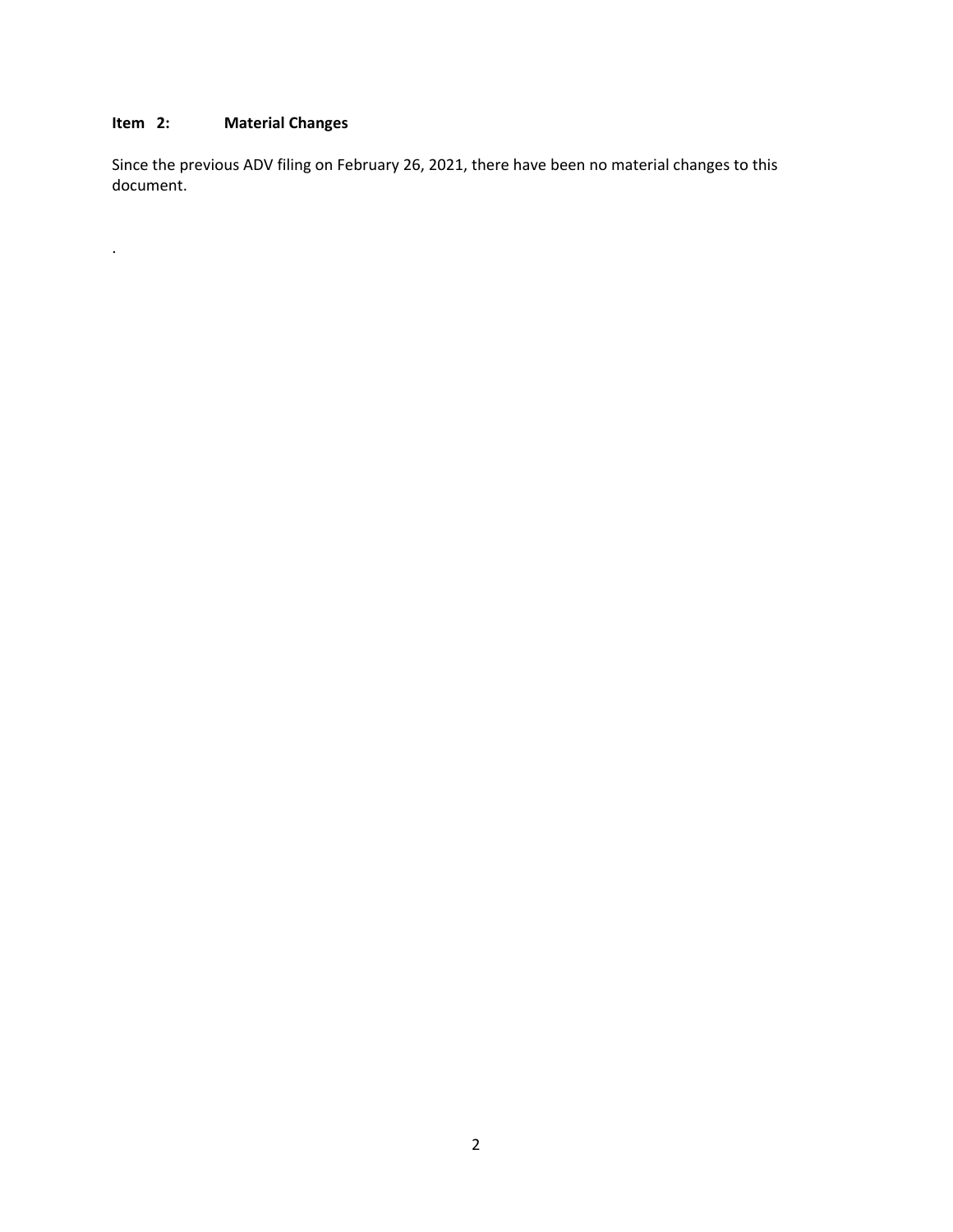### **Table of Contents**

| Item 2:     |                                                                                           |
|-------------|-------------------------------------------------------------------------------------------|
| Item 3:     |                                                                                           |
| Item 4:     |                                                                                           |
| Item 5:     |                                                                                           |
| Item 6:     |                                                                                           |
| Item 7:     |                                                                                           |
| Item 8:     |                                                                                           |
| Item 9:     |                                                                                           |
| Item 10:    |                                                                                           |
| Item 11:    | Code of Ethics, Participation or Interest in Client Transactions and Personal Trading  12 |
| Item 12:    |                                                                                           |
| Item 13:    |                                                                                           |
| Item 14:    |                                                                                           |
| Item $15$ : |                                                                                           |
| Item 16:    |                                                                                           |
| Item 17:    |                                                                                           |
| Item 18:    |                                                                                           |
| Item 19:    |                                                                                           |
| Part 2B:    |                                                                                           |
| Part 2B:    |                                                                                           |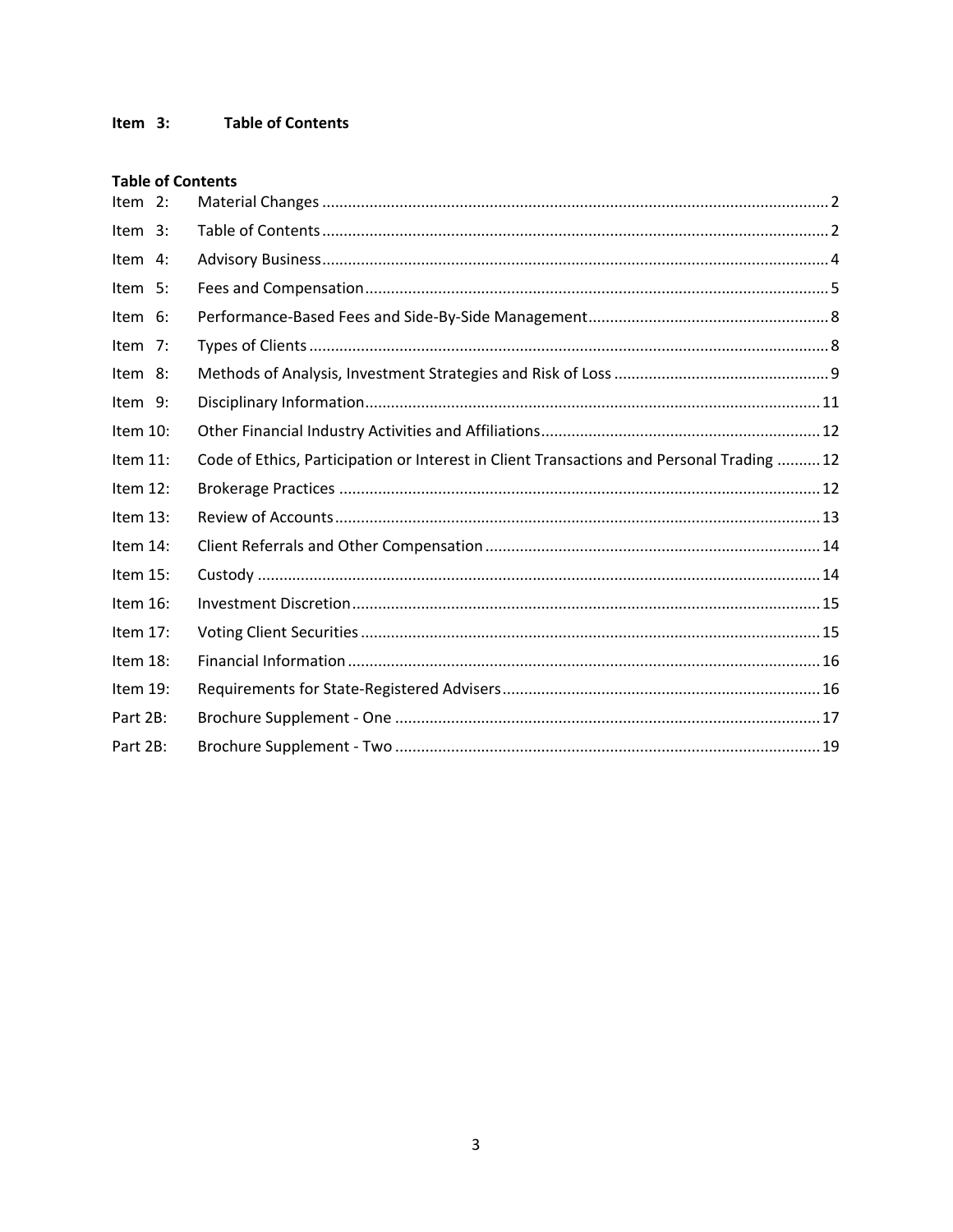### <span id="page-3-0"></span>**Item 4: Advisory Business**

Millstein Advisors (MA), founded in 2009, is owned by Robert ("Rohit") Millstein and Sherry Liu, husband and wife. MA is a "fee-only" investment advisor meaning that MA will not under any circumstances accept any payment from any source other than its Clients. MA receives no commissions, incentives, gifts, or anything of any sort from any third party. MA offers investment advice and does *not* offer comprehensive financial planning services nor sell insurance or insurance related products.

MA engages in three types of Investment Management Services. Some clients engage MA for one service and some avail themselves of two or three services. There is often overlap among these services.

- 1. **Asset Allocation/7Twelve® Portfolio**. MA manages the Client's entire investment portfolio, or a fraction thereof, allocating the investment among a diverse group of assets using the 7Twelve Portfolio methodology as a foundation. (More information about the 7Twelve Portfolio methodology may be found in Item 8 below.) Precise individual allocations are based on an understanding of the Client's goals, preferences and tolerance to the inevitable ups and downs of the market. MA periodically reviews the client's account(s) as to the allocation among various asset classes, such as domestic and foreign stocks, bonds, real estate and others, rebalancing the portfolio as required, though not more frequently than quarterly. Asset allocations may vary widely in that some clients seek current income while others may be focused on growth and will not touch their investments for many years. As of December 31, 2021, MA manages a total of \$5.6 million in this fashion.
- 2. **Opportunistic Investments**. For the risk tolerant, the market sometimes offers attractive potential rewards using specialized trading techniques, particularly with the use of options. MA will consult with individual clients as to whether one or more of these tactics appeals to the client. If so, an appropriate portion of the client's investment portfolio will be devoted to such a tactic. As of December 31, 2020, MA manages a total of \$3.8 million in this fashion.
- 3. **Consulting Services**. MA is infrequently asked to provide advice or feedback about investment or more general financial issues. If qualified, MA will provide, on a project by project basis, against either an hourly or fixed fee, consulting services addressing the client's needs. As consulting is provided on as needed basis, no assets are under management via consulting.

MA customarily provides investment advice regarding equities (both listed and unlisted, domestic and international), bonds (Federal, municipal and corporate), mutual funds, ETFs (Exchange Traded Funds), equity and index options and interests in certain private investments such as real estate and life settlements. Furthermore, MA reserves the right to advise Clients on any other type of investment it deems appropriate based on the Client's stated goals and objectives. MA may also provide advice on any type of investment held in a Client's portfolio at the inception of the advisory relationship.

MA maintains with its Clients an ongoing and detailed conversation, verbally and via e-mail, to ensure that MA is aware of initial, subsequent and potentially shifting Client investment needs and goals. MA tailors portfolios to match its best estimate of what will most effectively serve the Client. On at least an annual basis, MA verifies with each Client that the current portfolio and/or strategy being deployed are still appropriate. As part of these conversations, Clients may impose whatever restrictions they choose on the discretion of MA. For example, a client, for whatever reason, may choose not to own stocks of particular companies.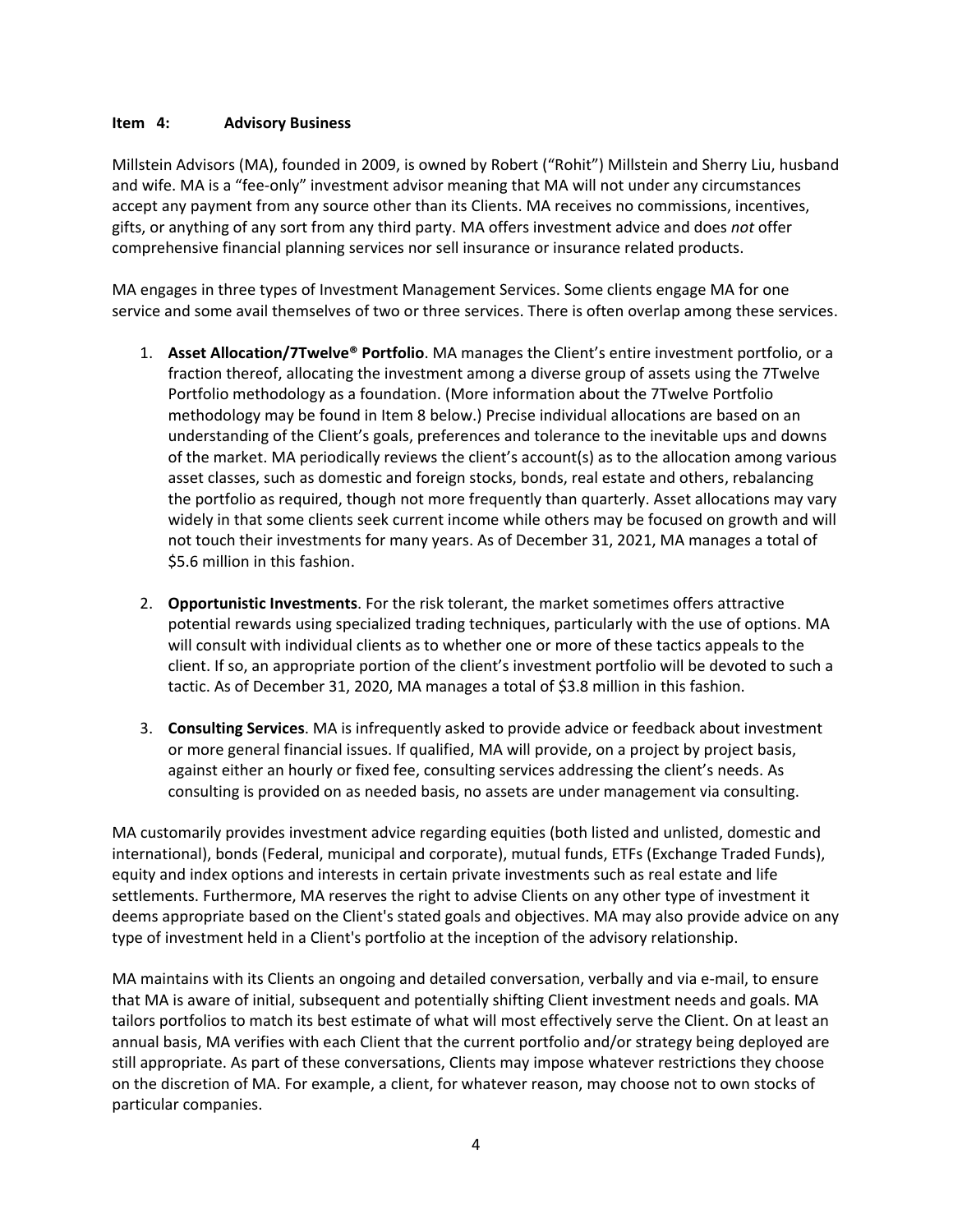MA is the General Partner of Lisson Grove Option Strategies, LP ("LGOS") and Lisson Grove Global Asset Allocation, LP ("LGGAA"). These partnerships are known colloquially as "hedge funds". As General Partner, MA is responsible for the investment management of both funds.

LGOS, launched as of April 1, 2015, and LGGAA, opened on September 1, 2018, are separate investment vehicles, each open to a maximum of 100 persons who are either "accredited investors" as defined in Rule 501(a) of Regulation D under the Securities Act, or "qualified clients" as defined in Rule 205-3 under the Advisers Act and who have sufficient knowledge and experience in financial and business matters to make them capable of evaluating the merits and risks of an investment in LGOS and/or LGGAA.

LGOS engages in a variety of sophisticated and sometimes proprietary versions of otherwise well-known options trading techniques described under Opportunistic Investments/Broken Wings in Item 8 below. In general, these techniques are designed to produce positive returns without too much regard for market direction.

LGGAA invests according to the 7Twelve® Portfolio model developed by Craig L. Israelsen, Ph.D. Historical performance information for his model may be found a[t www.7TwelvePortfolio.com.](http://www.7twelveportfolio.com/) LGGAA expands on the basic 7Twelve model by holding more than one fund for each of the 12 asset classes included in the model. LGGAA will also hold individual securities in lieu of, or in addition to, funds. For example, rather than owning a fund of corporate bonds, LGGAA will purchase individual bonds.

As of December 31, 2021, our total assets under management are \$9,488,718. All Client assets, except \$69,078, are managed on a discretionary basis. However, when a material change in a portfolio is contemplated, MA first consults with the Client before making any changes. Discretionary trading authority is discussed in detail in Item 16 below.

### <span id="page-4-0"></span>**Item 5: Fees and Compensation**

Clients are generally charged an asset management fee billed quarterly in advance based on the asset value at the end of the previous quarter. Typically, the fee is payable directly to MA upon receipt of invoice from MA.

Alternatively, if the Client chooses the brokerage services of either TD Ameritrade or Interactive Brokers (hereinafter "TD/IB"), Client may authorize TD/IB to pay fees directly to MA from the Client account at TD/IB. To select this rarely used option, the Client must provide TD/IB with written authorization to have fees deducted from the account and paid to MA. Prior to submitting instructions to TD/IB to deduct its fee from the Client account, MA sends the Client an invoice showing the amount of the fee that will be deducted, the manner in which the fee was calculated, any adjustment to the fee, and an explanation of any adjustment. Fees will be reflected on statements sent by the custodians at least quarterly via mail or, if elected by Client, electronically via the web site of TD/IB. Client must review these statements to ensure that the appropriate fees are being deducted from the account.

Fees will be assessed pro rata in the event the Client Agreement is executed at any time other than the first day of a calendar quarter. In the event the Client Agreement is terminated during a calendar quarter, any pre-paid unearned fees will be refunded to the client.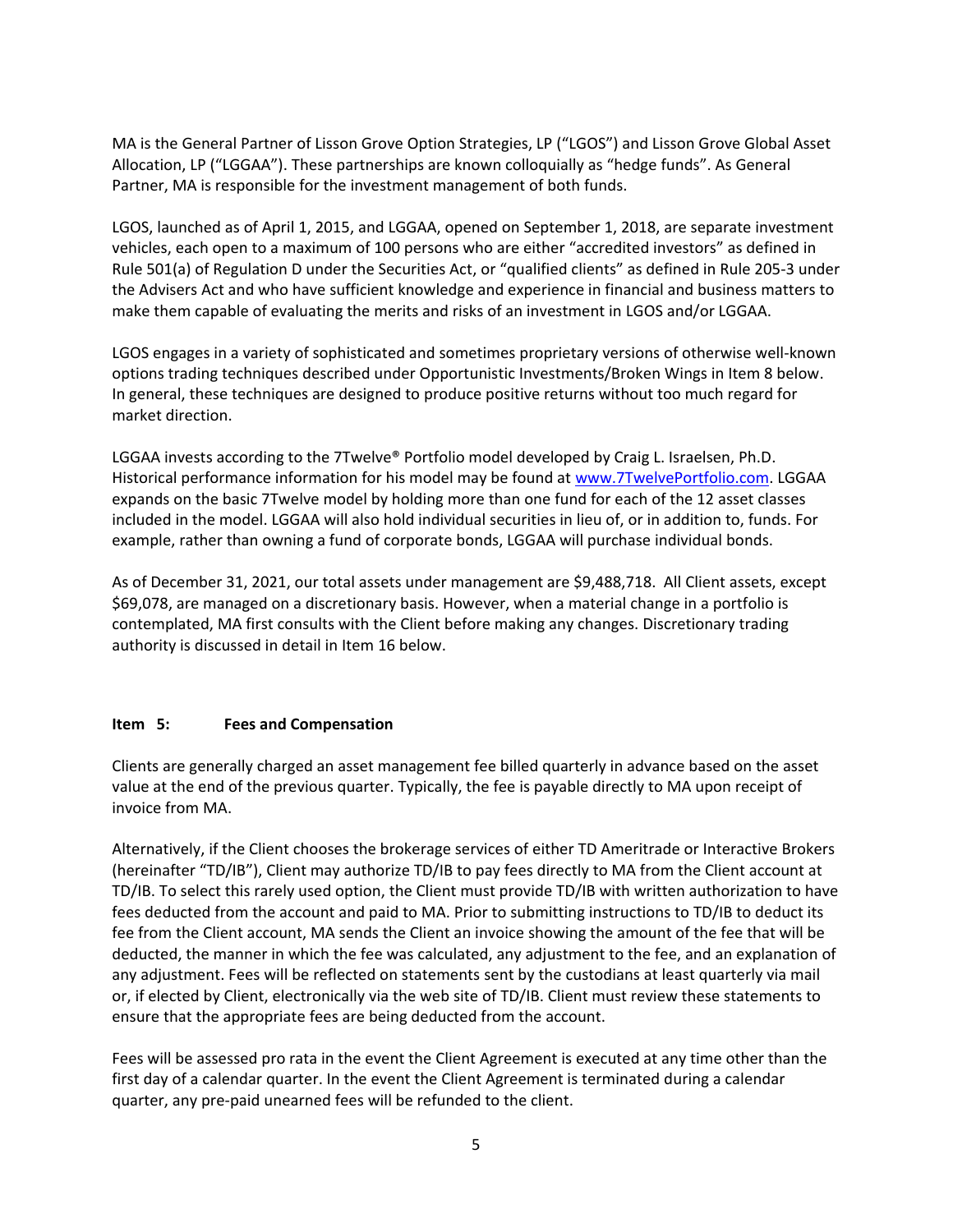MA's fee reflects the required level of investment management and monitoring. On an annualized basis, MA's fee for its most active Investment Management Services, which require constant monitoring, is as follows:

| Portfolio Size          | <b>Annualized Fee</b> |
|-------------------------|-----------------------|
| First \$1,000,000       | 1.00%                 |
| Next \$1,000,000        | 0.60%                 |
| Assets over \$2,000,000 | 0.50%                 |

Some Opportunistic Investments (described in Item 8) require so much time and attention and involve so many trades, that the Annualized Fee is negotiated on an individual basis to a maximum of 2.50% of assets so managed in a separate account.

For portfolios managed according to 7Twelve® guidelines, which *do not* require constant monitoring but rather periodic rebalancing, MA's fee is:

| <b>Portfolio Size</b> | <b>Annualized Fee</b> |
|-----------------------|-----------------------|
| First \$100,000       | 1.00%                 |
| Next \$150,000        | 0.70%                 |
| Assets over \$250,000 | 0.30%                 |

Generally, MA feels that its standard fee is fair and reasonable in relation to the services provided. However, in limited cases and at sole the discretion of MA, this fee may be negotiable. When considering the negotiability of the fee, MA will consider the complexity of the Client's financial situation and the investments maintained, total assets under management, the anticipated trading volume, and the Firm's relationship with the Client.

Occasionally, charging an "assets under management" fee as described immediately above may not be reasonable in light of the particular Investment Management Services requested by the Client. In such cases, by mutual consent of MA and the Client, MA may charge the Client on an hourly basis for any of its Investment Management Services described above. Most frequently such an arrangement would be required in cases where the Client requests highly specialized and/or time intensive trading techniques be deployed with some fraction of its assets managed by MA. The negotiable hourly fee is \$200, billed quarterly in arrears, payable upon Client's receipt of the invoice. The fee may vary according to the scope of the assets managed. Prior to entering such an arrangement, MA will discuss with the Client the estimated range of each quarterly bill. MA does not guarantee that the quarterly billing will remain in that range but will contact the Client if hours spent for the quarter approach unexpectedly high levels.

Infrequently, by mutual consent of MA and the Client, MA may agree to establish a negotiated fixed fee for any of its Investment Management Services described above. The most common reason to create a negotiated fixed fee that would in any case closely resemble the AUM fee, is to make more predictable the monthly cash requirements of a Client in retirement.

The Firm may allow accounts of members of the same household to be aggregated for purposes of meeting the minimum account size, discussed in Item 7 below, or fee breakpoints. MA may allow such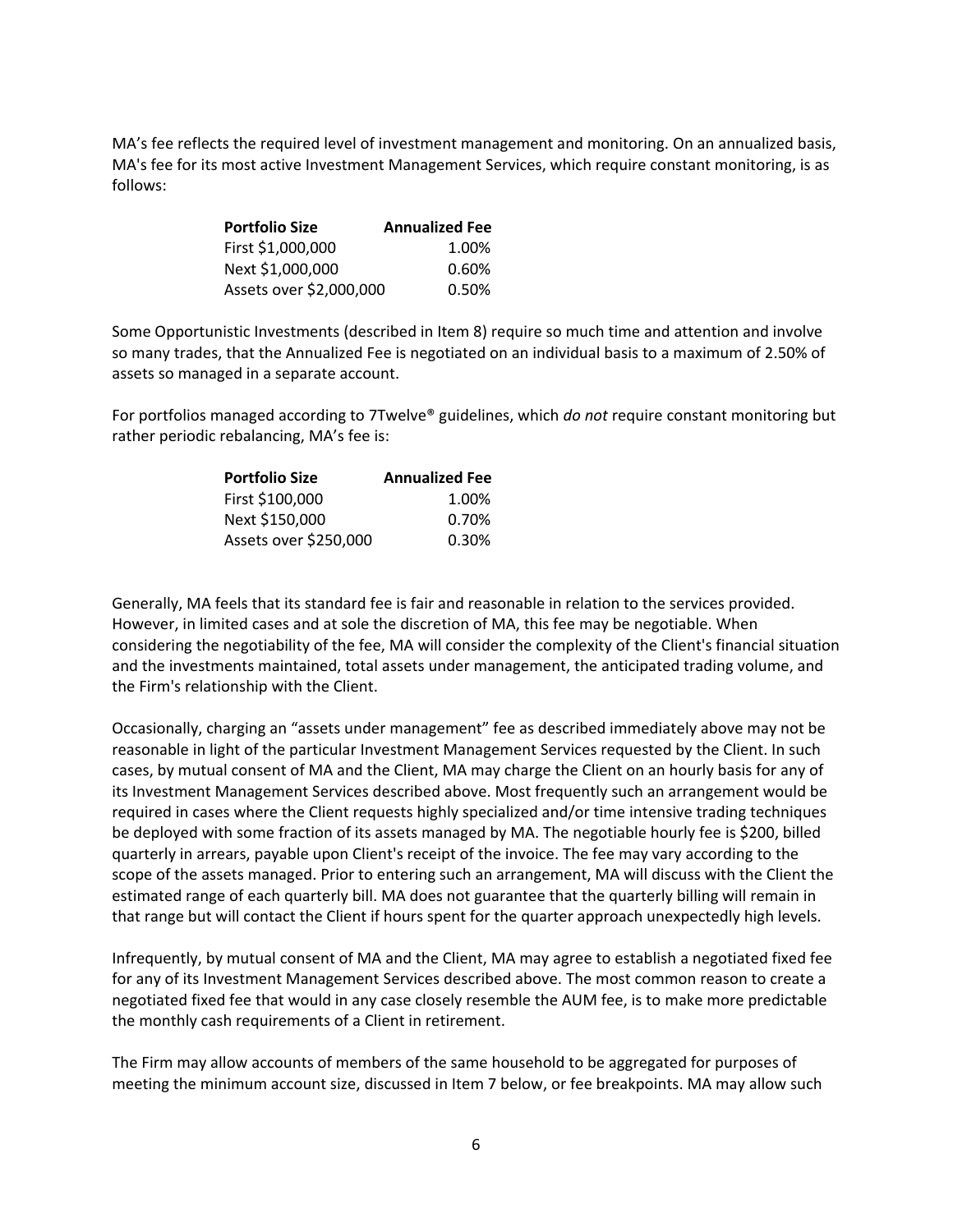aggregation, for example, where the Firm manages accounts on behalf of minor children of current clients, individual and joint accounts for a spouse, and other types of related accounts.

The Client pays fees to other parties in addition to MA:

- 1. Brokerage Fees: The Client is responsible for all brokerage commissions charged by the broker/dealer acting as custodian for the Client's assets, generally TD Ameritrade or Interactive Brokers, or some other broker/dealer chosen by the Client. More detailed information about brokerage arrangements may be found in Item 15 below.
- 2. Mutual Fund Fees: MA often invests some fraction of the Client's assets in mutual funds. The managers of these funds charge a fee which is embedded in the performance of the fund and thus not proactively disclosed to the Client. By examining the prospectus of the fund, or asking MA to do so, the Client can determine the fee being charged. Furthermore, mutual funds will usually incur trading costs. These, generally, are not disclosed and thus not available to either the Client or MA.
- 3. Exchange Traded Fund Fees: MA often invests some fraction of the Client's assets in Exchange Traded Funds. These funds, generally tracking some stock index (such as the S&P 500) or an asset class (such as gold), also charge a management fee, though usually much smaller than that of a traditional mutual fund. This fee may also be found by examining the prospectus of the fund. These Exchange Traded Funds generally also incur trading costs that are embedded in the performance of the fund.

MA receives no consideration of any kind from any party other than the Client. When making investment choices, MA considers the fees charged by broker/dealers and fund managers and endeavors to minimize these fees paid by the Client consistent with using the most effective financial vehicles MA can find.

Clients have the ability to implement MA recommendations at the broker/dealer of their choice. However, if they choose to continue their relationship with MA and ask that MA continue to manage their funds, trades made on their behalf at their chosen broker/dealer will be made *after* any equivalent trade for any other Client(s) with assets maintained at TD Ameritrade or Interactive Brokers.

The Client may terminate the Client Agreement within the first five (5) business days of executing the Agreement without penalty nor any fees due. After the initial five days, Client may terminate services by providing written notice thirty (30) days in advance of the effective date of termination. In the event the effective date of termination is any day other than the last day of the calendar quarter, the Firm will promptly refund any prepaid unearned fees on a pro rata basis.

Fees paid by Lisson Grove Option Strategies, LP ("LGOS") to MA, the General Partner ("GP") of LGOS, are described in detail in the Private Placement Memorandum ("PPM") of LGOS. To summarize, MA earns an annual management fee of 0.84% of AUM paid monthly, in advance, by the individual partners in the fund to the GP. The GP is permitted to enter negotiated arrangements with Limited Partners of LGOS wherein the Management Fee is modified.

Fees paid by Lisson Grove Global Asset Allocation, LP ("LGGAA") to MA, the General Partner ("GP") of LGGGA, are described in detail in the PPM of LGGAA. To summarize, MA earns an annual management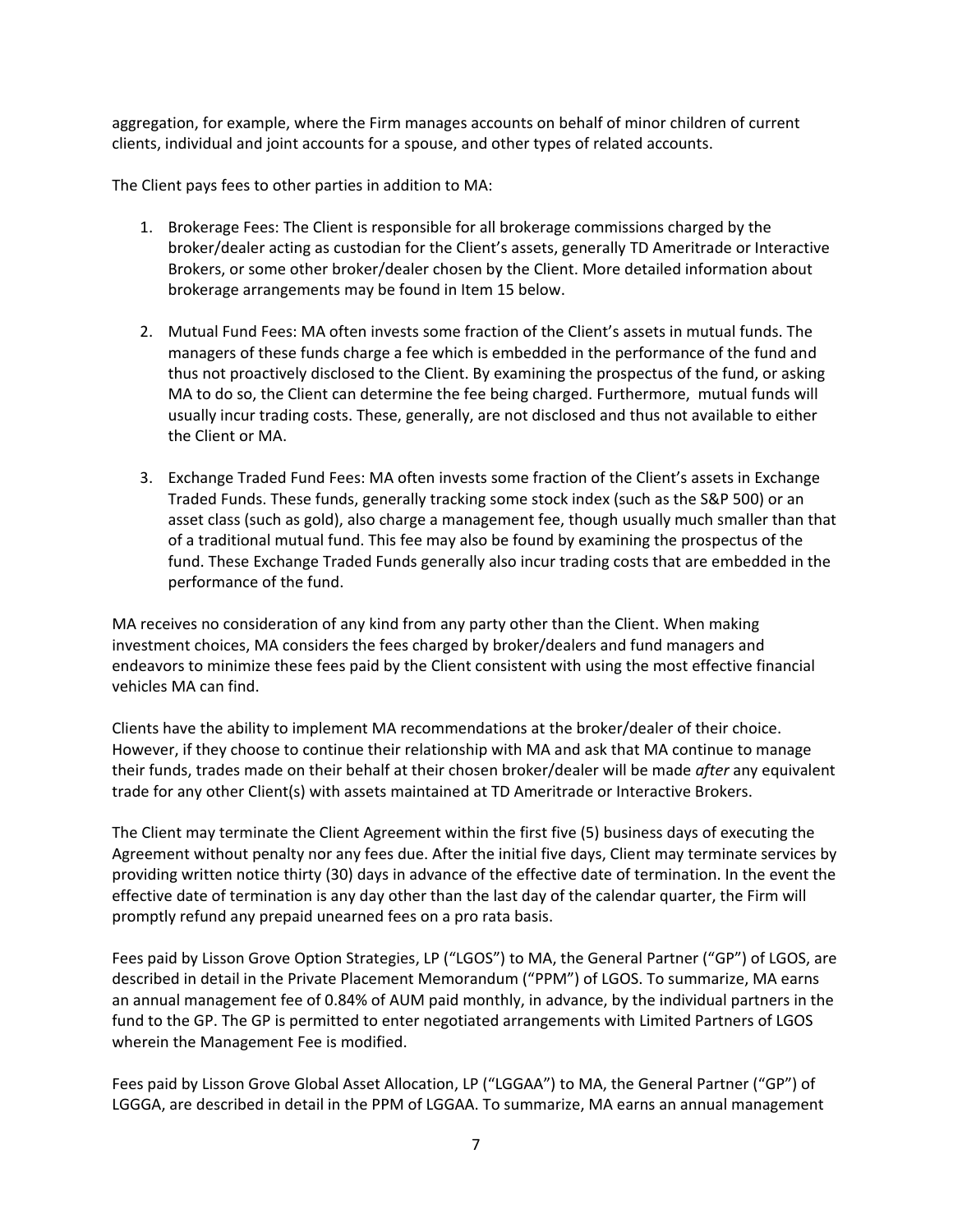fee of 0.36% of AUM paid monthly, in arrears, by the individual partners in the fund to the GP. The GP is permitted to enter negotiated arrangements with Limited Partners of LGGAA wherein the Management Fee is modified.

### Consulting Services

MA will, from time to time and at Client request, make itself available on a consulting basis. Client is advised that MA does not offer comprehensive financial planning services and the Client will be referred to appropriate professionals when necessary.

MA's negotiable fee for consulting services is \$200 per hour. An estimate of the total cost will be determined at the start of each consulting request. If the client chooses to proceed, 50% of the estimated fee is due upon signing of the Consulting Agreement. In limited circumstances, the cost/time could potentially exceed the initial estimate. In such cases, the Firm will notify the Client and may request that the Client approve the additional fee. The balance of the fee shall be due and payable upon completion of the services rendered.

MA may waive and/or reduce consulting fees in the event the Client retains MA to provide Asset Allocation Services described above. MA may also negotiate its standard fee of \$200 per hour according to the number of hours required by the Client and the complexity of the Client assignment.

Either the Client or MA, by mutual written agreement, may terminate the Consulting Agreement at any time prior to the completion of the task described therein. In this case, if the hours billed by MA exceed 50% of the original estimated fee, Client agrees to remit balance upon receipt of invoice from MA. Conversely, if hours billed by MA are fewer than 50% of the original estimated fee, MA agrees to refund difference to Client. The Client, by providing written notice and payment in full for all hours billed by MA, may terminate the Consulting Agreement at any time prior to completion of the task.

### <span id="page-7-0"></span>**Item 6: Performance-Based Fees and Side-By-Side Management**

MA does not charge any client a Performance-Based fee.

Side-by-side management refers to managing a hedge fund in addition to the assets of individual clients. A potential conflict arises if the fee earned from an individual client is different from the fee earned from the hedge fund. If, for example, MA could earn more from allocating first to the hedge fund, this would create a conflict with the individual.

MA avoids all such conflicts by using "Trade Aggregation" – placing trades for multiple Clients simultaneously – further described in Item 12 below.

### <span id="page-7-1"></span>**Item 7: Types of Clients**

MA's Clients are individuals and individual trusts with investible portfolios ranging from about \$50,000 to \$2 million. MA also serves as General Partner of the investment partnerships Lisson Grove Option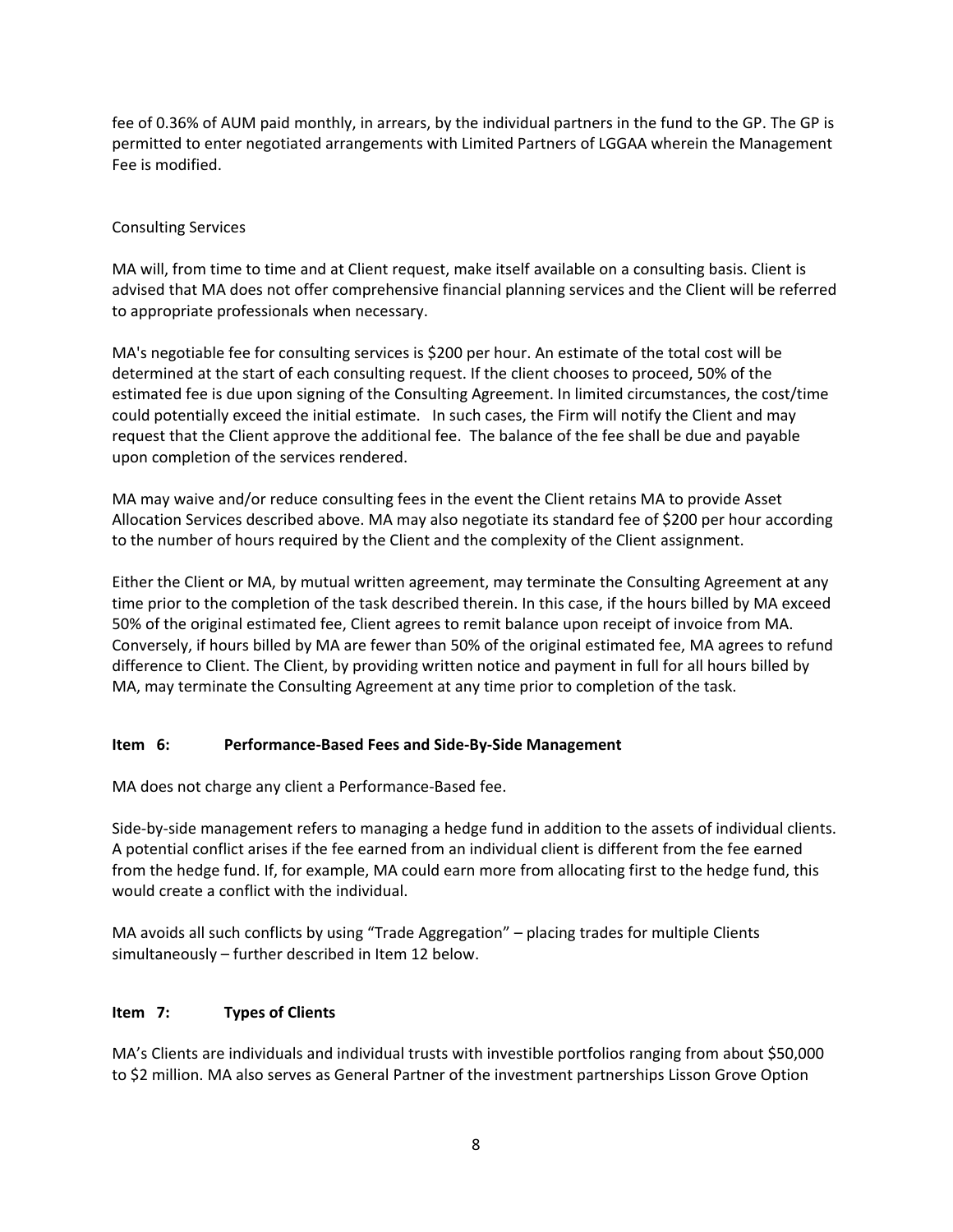Strategies, LGOS, and Lisson Grove Global Asset Allocation, LGGAA, with \$3.0m and \$4.0m in net assets, respectively, as of 12/31/2021.

MA imposes a negotiable minimum account size of \$100,000 for active asset management. There is no minimum for Clients who enter into a Consulting Agreement. MA has consulted for small businesses and individuals with a net worth of less than \$30,000 to several million dollars.

MA may allow accounts of members of the same household to be aggregated for purposes of meeting the minimum account size, or fee breakpoints as discussed in Item 5 above. MA may allow such aggregation, for example, where the Firm manages accounts on behalf of minor children of current clients, individual and joint accounts for a spouse, and other types of related accounts.

Investors in LGOS and LGGAA may include high net worth individuals and family offices, trusts, investment funds, pension funds, and IRAs. Each Investor's initial investment in either LGOS or LGGAA must be at least \$100,000 and \$50,000 for additional investments, subject to increase or decrease by the General Partner, at its discretion. Each investor in any Fund must be either (1) an "accredited investor," as defined in Regulation D under the Securities Act of 1933, as amended ("1933 Act") or (2) a "qualified client" under the Investment Advisers Act of 1940, as amended and the rules thereunder. LGOS and LGGAA are not open to more than 100 beneficial owners each as provided by Section 3(c)(1) of the Investment Company Act.

#### <span id="page-8-0"></span>**Item 8: Methods of Analysis, Investment Strategies and Risk of Loss**

As described in Item 4 above, MA offers Investment Management Services using two methodologies: Asset Allocation/7Twelve® and Opportunistic Investments. Each will be discussed in turn.

### *Asset Allocation*

Managing investments according to Asset Allocation means investing a portfolio among a variety of different assets in relatively fixed proportions. We use proportions, or "weights", based primarily on the 7Twelve<sup>®</sup> model promulgated by Craig L Israelsen, Ph.D. Details of the 7Twelve<sup>®</sup> ("7T") approach may be found at [www.7TwelvePortfolio.com](http://www.7twelveportfolio.com/). MA is a "7Twelve Partner" paying a modest annual fee to Lunt Capital Management in return for research, information and education relating to the 7Twelve model. 7Twelve Partners are also invited to educational webinars and an annual conference. The fee paid to Lunt Capital Management, along with any other educational or conference costs, are expenses born fully by MA.

In creating a particular 7T portfolio for one individual Client, MA takes into account the goals and risk tolerance of the Client. The idea behind Asset Allocation generally and 7T in particular is to both mitigate the loss from an underperforming asset and benefit from the outperformance of another asset. Although 7T Partners provides "Opportunity Sets" of specific securities for each of the twelve assets underlying 7T, MA ongoingly conducts its own research and, in individual accounts, generally uses approximately 20 funds to invest across the seven asset classes described in the 7T model. In its 7Twelve-based fund, Lisson Grove Global Asset Allocation, MA employs a larger range of funds as well as individual securities.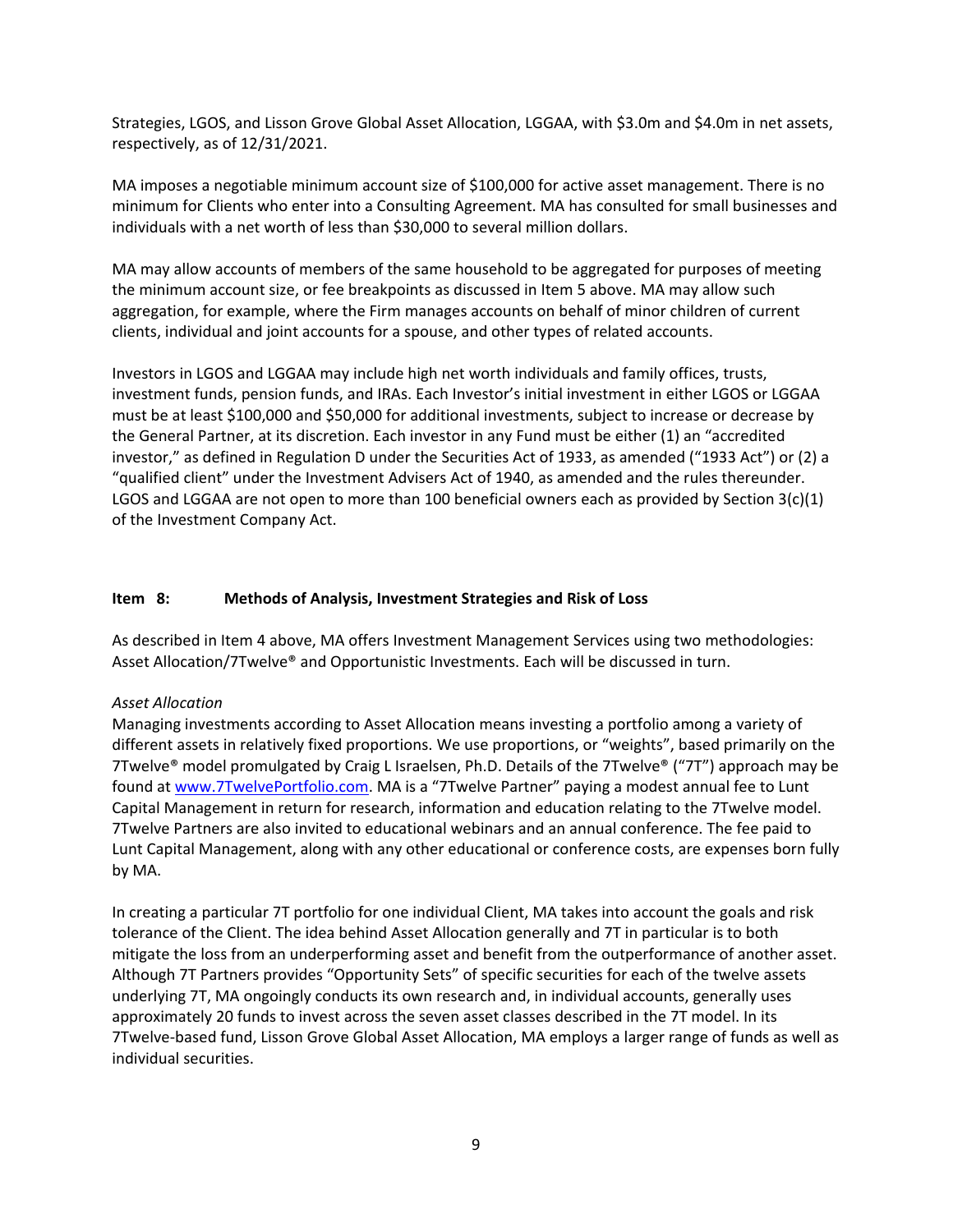It is also important to formulate different allocations tailored for the preferences and needs of varied individuals. For example, a 70-year-old retiree will have a smaller proportion of her portfolio in the eight "growth assets" of the 7T model and more in the remaining four "fixed income" assets than a 35-year old high income earner.

The primary risk of the 7T model, or any Asset Allocation model, is that assets which generally behave differently and thus offer the benefits of diversification, usually begin to behave similarly when markets tumble. In other words, different assets *usually* have varied investment performance. However, when there is a severe market crisis of the type experienced in late 2008 into 2009, suddenly assets begin to behave in unison. As we saw in that recent credit crunch, almost every asset went down together. Diversification turned out to be a poor method for reducing risk, but for only that year. Over any reasonable investment horizon, the 7T process has worked well: For example, although the benchmark 7T Core Portfolio lost 24.6% in 2008, it was up 24.9% in 2009. Compare this result, for example, to the Vanguard 500 Index Fund which was down 37.0% in 2008 and up 26.5% in 2009. (These performance statistics may be found in the 7Twelve-Model-Intro.pdf available at [www.7TwelvePortfolio.com.](http://www.7twelveportfolio.com/))

#### *Opportunistic Investments*

Opportunistic Investments are made only for risk tolerant Clients and then only with a fraction of their total investment portfolio, albeit perhaps all their assets managed by MA. There are three such opportunities currently being exploited, and MA expects that by their very nature, these will change over time. The current opportunities are calendar spreads, put writing and variations of the butterfly and condor known colloquially as "broken wing".

#### Calendar Spreads

A calendar spread attempts to take advantage of the eroding time value of options. In particular, that an option of longer duration generally losses its time value at a slower rate than an option of shorter duration. By purchasing the option of longer duration and repeatedly selling options of shorter duration, the investor intends to profit from this characteristic of options.

The risk of the strategy is that the underlying security could move away from the selected options, engendering a loss on the purchased option of longer duration that is greater than the sum of all the gains made by successive sales of the shorter-term options.

To mitigate this risk, MA will often simultaneously open two calendar spreads on the same underlying security, one above the current price and the other below. That way, should the underlying move away from one pair of options, likely engendering a loss there, the underlying will be getting closer to the other pair of options, creating a profit. This strategy, known as a double calendar spread and requiring the simultaneous management of four options on a single security, is complex and difficult for a lay investor to understand. Any investor agreeing to the use of this strategy in her account is therefore trusting MA to have sufficient skill to manage the double calendar trade. MA cannot represent that such trades will necessarily be profitable.

#### Put Writing

Put writing, as deployed by MA, involves selling puts well below current market prices in order to generate income. For example, with some stock at 100, we might sell a put committing the investor to purchase that stock at 80 (known as the "strike price") for a certain time frame. In all likelihood, the stock will not fall that far and the investor will get to keep the premium received. If the stock does fall to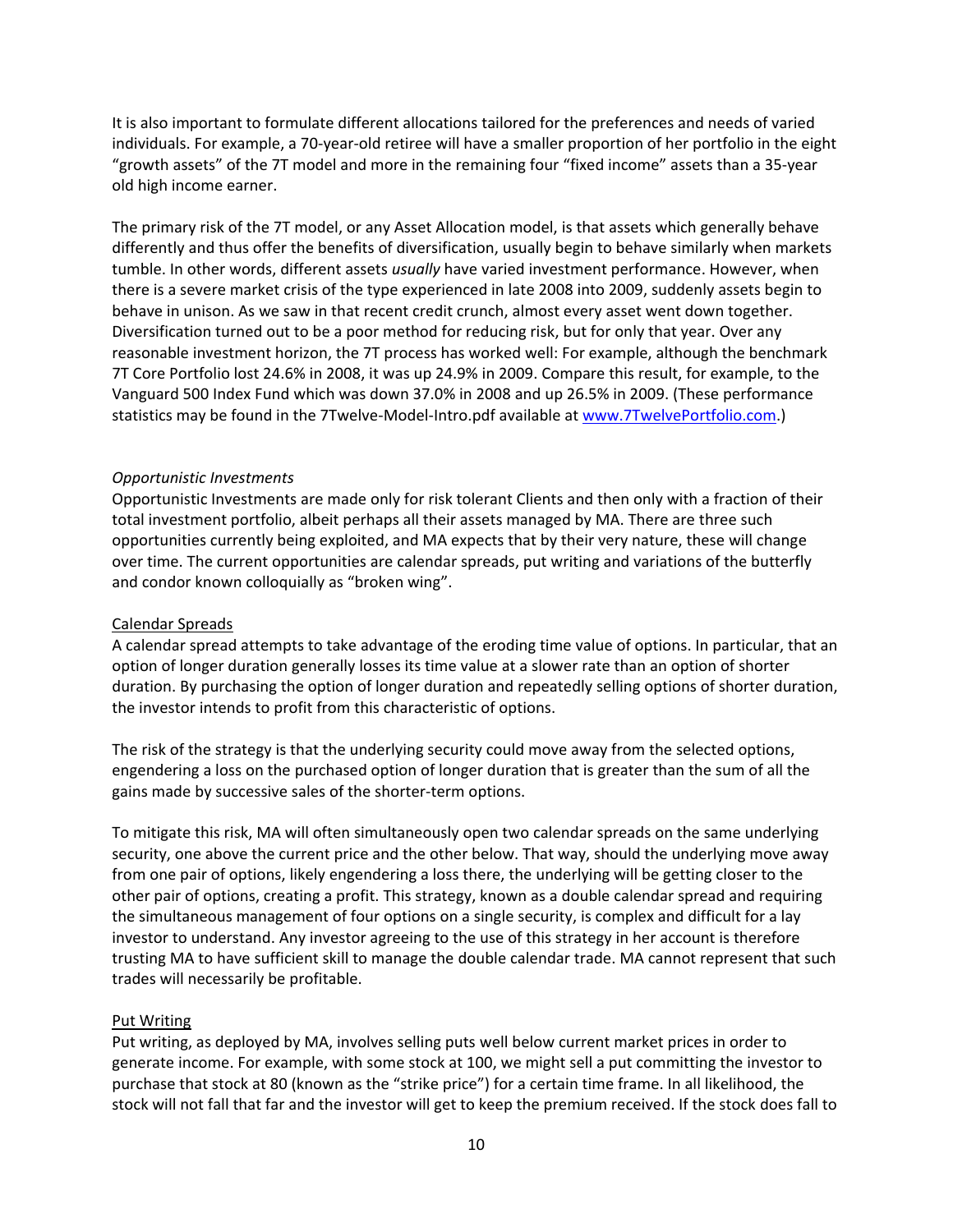80, or below, we might repurchase this put and sell a put at a lower strike price for a longer time frame. By so doing, the investor is generally able to generate modest profits even when the market is falling.

Critical to the strategy is the fact that no cash is used in selling a put. Rather, the investor's capital is held as collateral to ensure the investor's ability to purchase the stock should it indeed fall below the strike price. At Interactive Brokers, the investor is able to use this collateral to purchase other securities, such as U.S. Treasury Bills or corporate bonds and thus earn income on the collateral as well.

The risk of the strategy is that the stocks on which puts have been sold fall so far so quickly that the investor is forced to either purchase the stocks at a loss or even swap to a lower strike price, as described above, at a loss.

### Broken Wings

LGOS deploys variations of option strategies based on well-known techniques generally referred to as "Broken Wing Butterflies" and/or "Broken Wing Condors". The variants used by Millstein Advisors in LGOS and occasionally in separately managed accounts, are intended to capture the inevitable erosion of time value in options. These are highly complex techniques involving the simultaneous purchase and sale of a total of four different options. The butterfly or condor is generally revised once or twice during its "flight". Each initial position is designed to last from only a couple of weeks up to a month or two, including such revisions. The technique therefore involves high turnover and thus material commissions to the broker.

An investment in LGOS – or a separately managed account using the same techniques – has many risks ranging from general investment risks, such as stock market volatility to risks related to other securities the fund may purchase or sell, such as securities on non-US exchanges and fixed income securities and currency risks. There are also operational risks, a potential lack of diversification and management risks. A comprehensive, detailed list of all these risks – general risks, risks related to the securities used, risks related to the strategy itself, risks related to the manager and more – may be found in the Risk Factors section of the PPM for LGOS.

In both Investment Management Service methodologies, Asset Allocation and Opportunistic Investments, MA endeavors to minimize losses. MA believes that the key to long term investment success may be summarized simply as "win by not losing". Nonetheless, periodic losses are not only possible *but inevitable*. MA works to minimize those occurrences both in terms of frequency and depth so that the Client portfolio quickly recovers and grows.

### <span id="page-10-0"></span>**Item 9: Disciplinary Information**

<span id="page-10-1"></span>Neither MA nor any of its personnel have ever been subject to any disciplinary action, either material or immaterial, from any federal, state or local government agency. Nor has MA or any of its personnel ever been subject to any disciplinary action from any exchange or other financial institution or self-regulating body.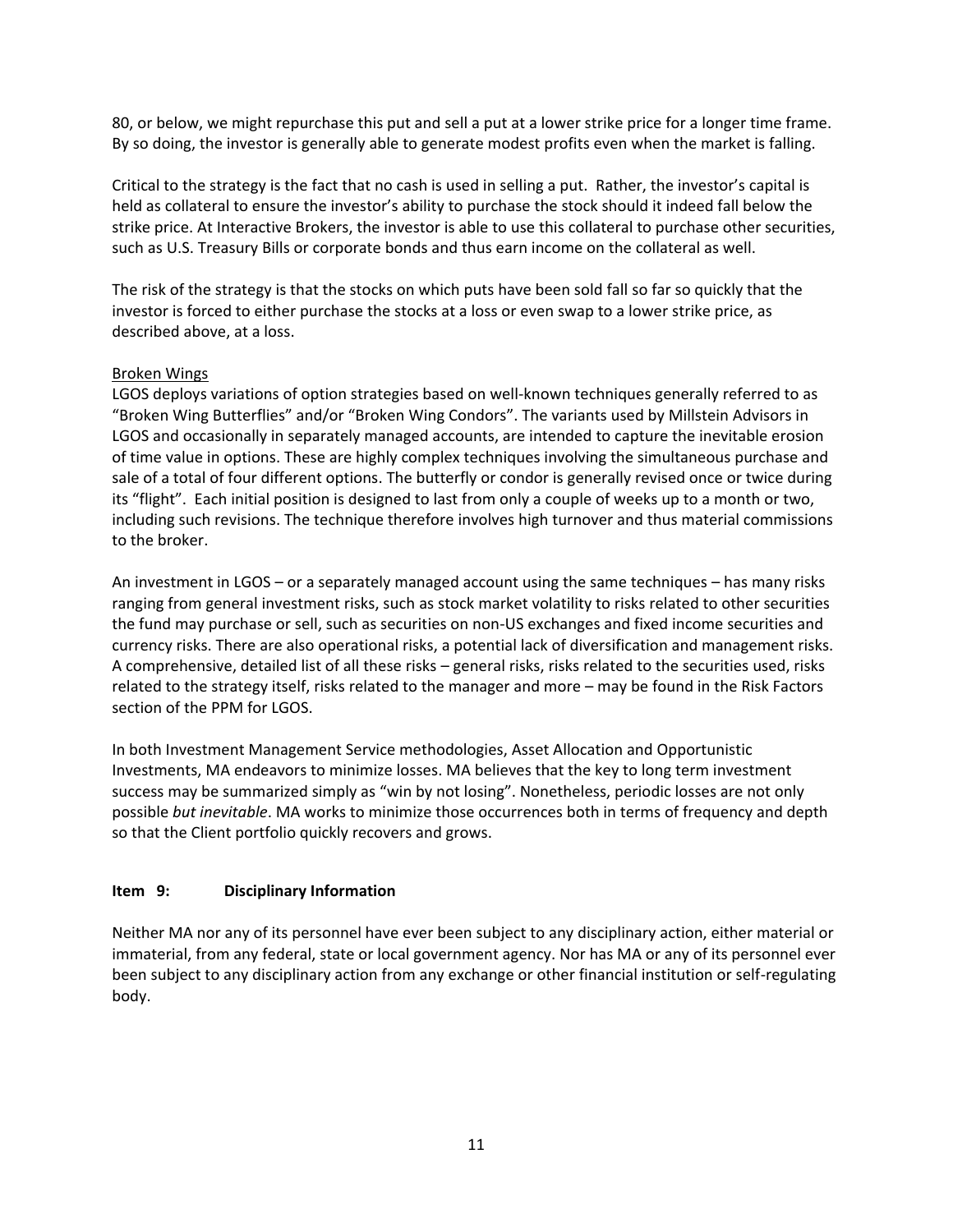### **Item 10: Other Financial Industry Activities and Affiliations**

Neither MA nor any of its personnel have any material relationships or arrangements with other members of the financial industry. For example, MA does not recommend any particular accountant to its Clients, nor is MA recommended by any particular accountant. More importantly, MA does not accept any fee for any purpose from any entity except from the Client. MA is thus devoid of any conflict of interest in making recommendations for, giving advice to, and managing the assets of, its Clients.

### <span id="page-11-0"></span>**Item 11: Code of Ethics, Participation or Interest in Client Transactions and Personal Trading**

MA has a written *Code of Ethics* which each member of MA must know, review and attest to each calendar year. In brief, the *Code* states that MA and its personnel will act as fiduciaries for their Clients. That is, the Client interest will be served in front of the interests of MA and its personnel.

Some examples of the behavior required of a fiduciary are that fees must be reasonable, conflicts of interest must be disclosed or better yet, resolved in favor of the Client, and recommendations must be in the best interest of the Client.

A copy of the full *Code of Ethics* is available to Clients and prospective Clients upon request.

In adopting its *Code of Ethics*, MA endeavors to ensure compliance with all applicable laws and regulations governing its practices. The Code sets high standards for the manner in which all MA personnel conduct themselves in the service of protecting client interests at all times. MA is committed to its fiduciary duties of honesty, good faith and fair dealing with its Clients. To this end, all MA personnel and other associated persons are expected to adhere strictly to the procedures for approval and reporting established in the Code of Ethics. In addition, MA maintains and enforces written policies designed to prevent the misuse of material non-public information by MA or any person associated with the firm.

MA personnel often participate side by side with its Clients in making investments. For example, MA personnel often invest in the same securities it recommends to its Clients. If so, all Client and in-house accounts are traded simultaneously as explained in Item 12 below. Although there is the potential for a conflict of interest – MA could, in theory, trade for itself before trading for its Clients and thus hope to use Client money to lift the price of the stock – trades are generally made simultaneously for everyone. Moreover, the securities recommended by MA to its Clients are generally far too liquid, and MA and its Clients are far too small, for even their combined investment to have any material impact on the price of any recommended security. In any event, if it is not possible to simultaneously execute the trade for both MA personal and Clients, MA ensures that Client trades are made first.

### <span id="page-11-1"></span>**Item 12: Brokerage Practices**

MA uses two brokers for its Clients' accounts: Interactive Brokers ("IB") and TD Ameritrade ("TD").

In choosing TD and IB as its brokers, MA considered the fees, execution and technology available on a variety of sites. With regard to technology, there is a potential tradeoff between the convenience and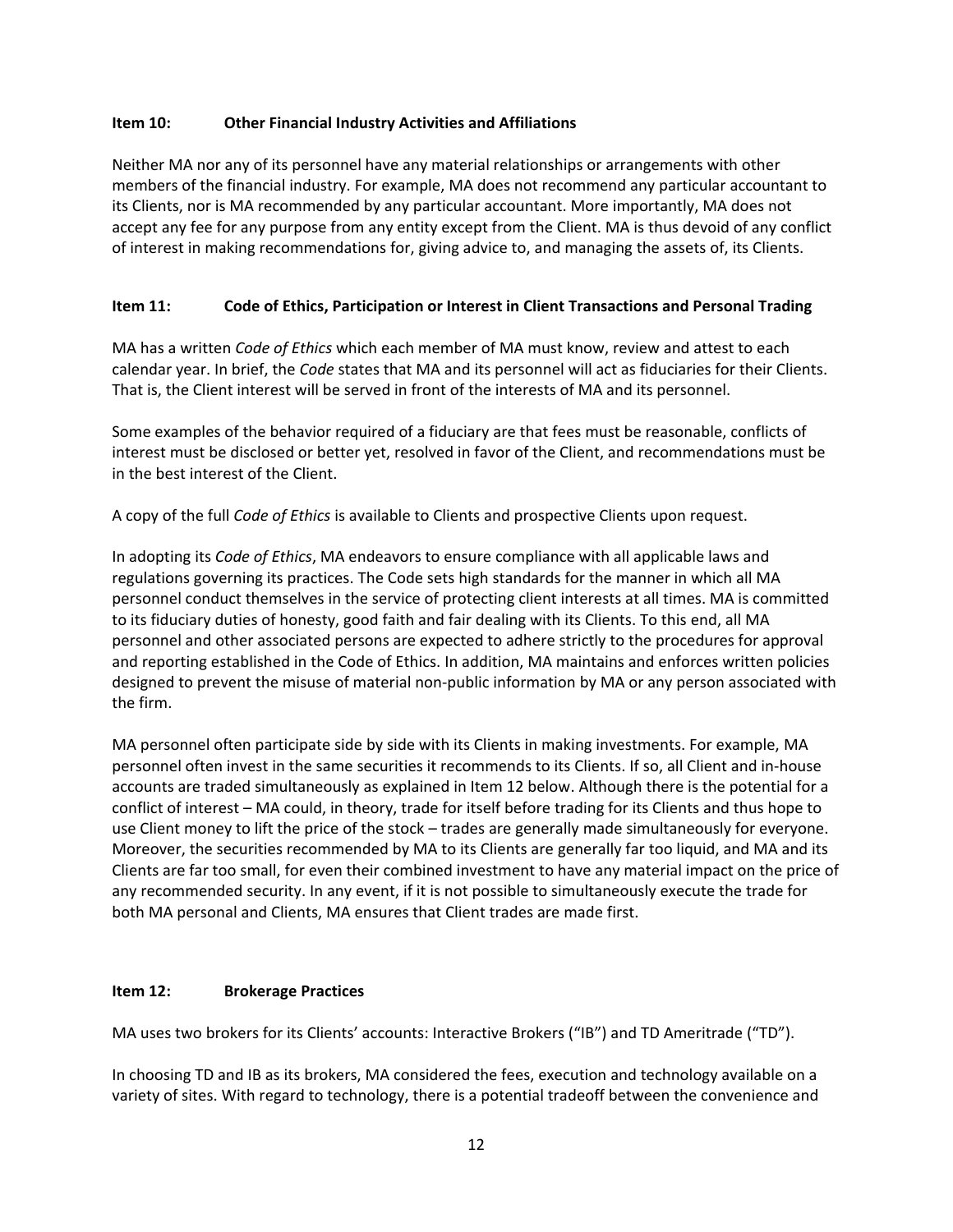productivity of MA versus its Clients. For example, IB is a difficult website to use, yet very efficient for MA. It also offers the most flexible trading rules and lowest margin rates, yet cannot custody many popular mutual funds. On balance, MA chose IB for specific types of customer accounts where rock bottom margin rates and flexibility outweigh other considerations such as the free trading commissions offered at TD Ameritrade (as well as Fidelity, Schwab and others).

For other clients where ease of use and/or the ability to custody a broader range of mutual funds is important, MA uses TD as its custodian. These render TD the best choice for all accounts that either currently or potentially hold mutual funds.

Beyond enrolling as a Registered Investment Advisor with TD and IB, MA has no special relationship with any broker. That is, MA does not receive any special service or consideration in return for directing business to any broker nor does MA receive any incentive, financial or otherwise, to generate a certain amount of commission revenue with any broker.

Furthermore, MA does not receive any fee for client referrals from any broker, nor does it pay any broker for referrals. Indeed, MA does not receive, nor would it accept, a referral from any of its brokers.

If a Client wishes to designate a broker other than IB or TD, MA will use its best efforts to accommodate this choice. However, the Client choosing such "directed brokerage" may not obtain as favorable an execution nor as low a commission as the Client might with IB or TD. Currently, because of specialized offerings, MA manages several accounts at Fidelity Investments.

### *Trade Aggregation*

There are many occasions at both TD and IB where MA will place trades for multiple Clients at the same time. This is referred to as Trade Aggregation. For example, MA aggregates virtually all trades for accounts deploying any of the Opportunistic Investments described in Item 8 above.

In these cases, MA aggregates the trades so that each Client, LGOS and/or personal account for MA personnel and their families, receive the same price at the same time for each security. This is particularly important because many MA Client trades are "multi-legged". For example, rather than simply purchasing a stock, MA might simultaneously purchase a stock and sell an option. Using Trade Aggregation, MA can place the order for a net price for all Clients. Trade Aggregation thus ensures fairness; it is also more productive for MA. Commissions remain the same, however, as each Client pays its own share of the total commission. Neither MA nor any of its personnel or their members of their families derive any extra compensation nor any special benefit from using Trade Aggregation.

### <span id="page-12-0"></span>**Item 13: Review of Accounts**

MA reviews actively managed individual client accounts at least monthly and makes spot checks of all accounts for a variety of reasons such as changes in the market and specific investments, major economic events or changes in client circumstances. Accounts managed according to 7Twelve are examined monthly. Also, MA has established various triggers that will generate automatic warnings if particular investments require immediate attention.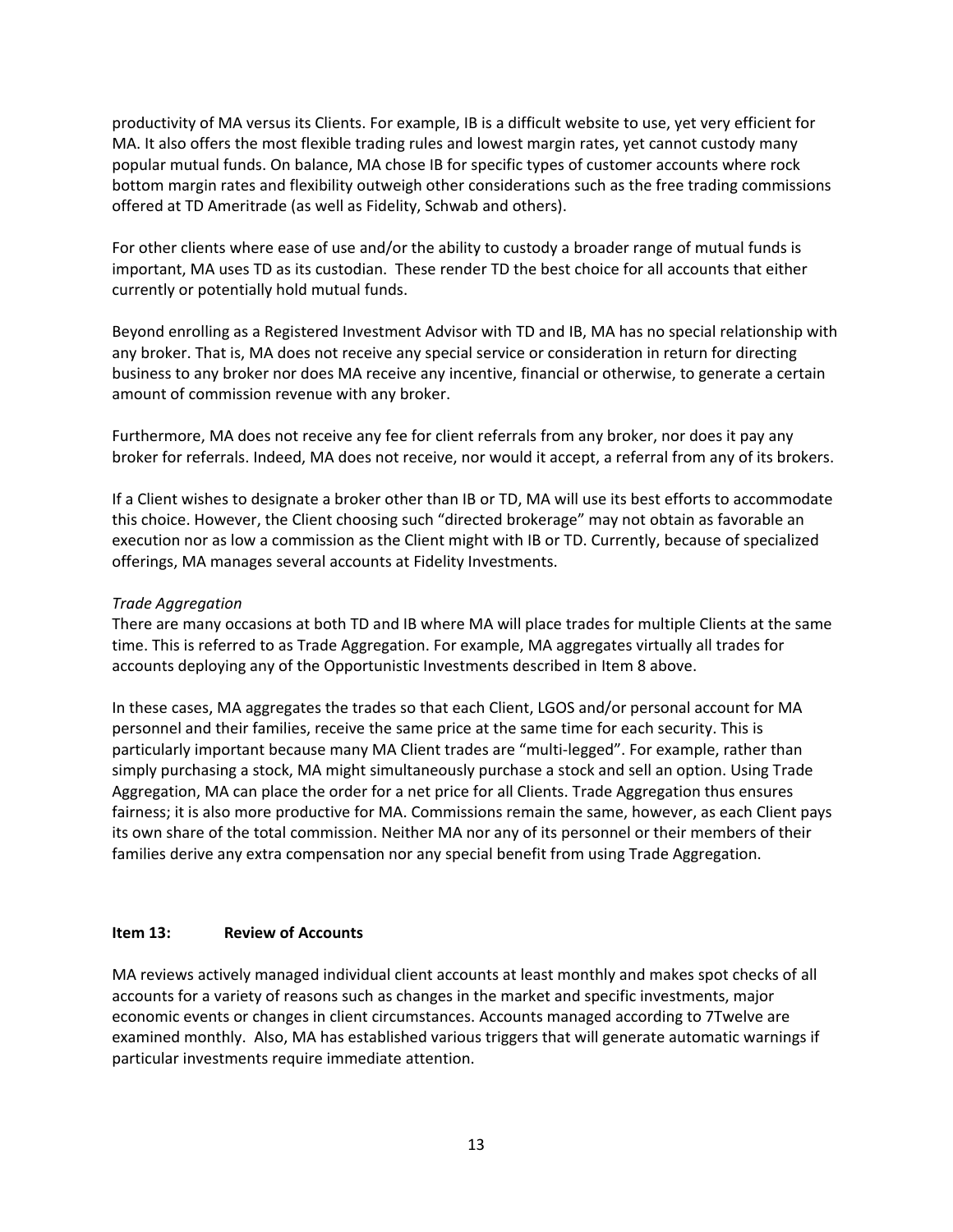MA maintains various spreadsheets to help track and manage Client portfolios. Although similar, these spreadsheets are tailored to specific Client requirements and interests. As they are maintained manually, these spreadsheets are **not** to be relied upon as rigorous reflections of the exact value of a Client's various accounts; statements from the custodians serve that purpose. These manually constructed spreadsheets do, however, serve as a portfolio management tool and are shared quarterly (monthly, if so requested) with the Client and reviewed with the Client on demand.

Audits of LGOS and LGGAA shall be made within 120 days of the end of each fiscal year. The certified public accountants for LGOS and LGGGA will assess and issue an audit opinion on the financial statements prepared by the administrator. MA will e-mail to each investor an audited financial statement of LGOS and/or LGGGA operations, as appropriate, prepared according to Generally Accepted Accounting Principles. Each investor will also receive from the administrator unaudited reports on a monthly basis of LGOS and/or LGGGA operations, as appropriate, including the net value of each investor's capital account, in such form as the Firm may determine. Following the end of each calendar year, each investor will also be furnished with certain tax information for the preparation of his or her income tax returns. All books and records of LGOS and LGGGA will be maintained at MA's principal office. Limited Partners, or their duly authorized representatives, will have access to and the right to inspect these at all reasonable times.

## <span id="page-13-0"></span>**Item 14: Client Referrals and Other Compensation**

MA has not and has no plans to pay any third party for Client Referrals. Moreover, MA has received no such payment from another advisor, nor does it intend to.

## <span id="page-13-1"></span>**Item 15: Custody**

MA does not take custody of any Client funds managed as separate accounts. All Client funds are held at a broker, generally TD Ameritrade or Interactive Brokers (see Item 12 above). Clients receive statements directly from the broker and not from MA. Note that neither of these brokers generally mail statements to their Clients unless specifically requested by the Client. MA recommends that its Clients visit the broker's website at least quarterly to review their statement(s). If the Client finds this too cumbersome, they are advised to have their broker mail statement(s) automatically.

MA provides various tracking information, generally in manually maintained Excel spreadsheets, that assists Clients in formulating a long-term view of their investment results and progress. As with any manual process, these spreadsheets may contain errors, although MA tries its best to verify that all supplied data are accurate. The broker statements, however, remain the final word.

While MA ultimately has custody of the assets of LGOS and LGGGA, these assets are currently held in custody by Interactive Brokers, LLC ("IB"). To facilitate withdrawals, new contributions, and payment of operational costs, a small amount of cash is held at Citizens Bank. IB is a qualified custodian and unaffiliated with MA. The certified public accountants for LGOS and LGGGA, Spicer Jeffries, will assess and issue an audit opinion on the financial statements prepared by the administrator. MA will e-mail to each investor an audited financial statement of LGOS and/or LGGGA operations, as appropriate, prepared according to Generally Accepted Accounting Principles. Each Limited Partner will also receive unaudited statements reflecting their investment activity on a monthly basis from a third party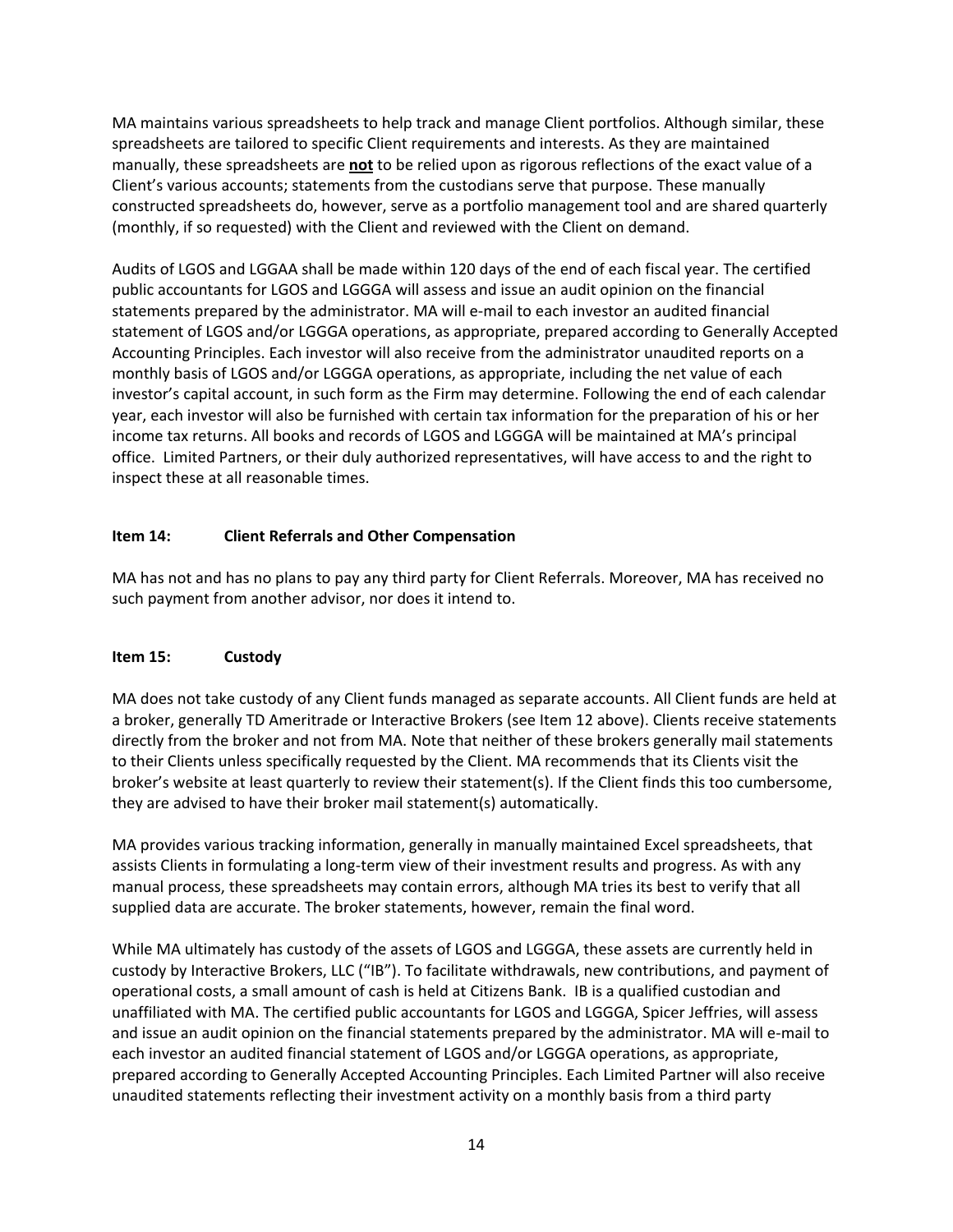administrator, Crederian Fund Services. Crederian is located in Media, PA and MA has no other relationship with Crederian other than as a client for Crederian's services. These statements indicate the beginning, ending and change in value of each Limited Partner's Capital Account Net Asset Value for the month.

# <span id="page-14-0"></span>**Item 16: Investment Discretion**

Asset management services are provided on a discretionary basis only. Subject to the qualifications below, this means MA makes all decisions to buy, sell or hold securities, cash or other investments in the managed accounts in its sole discretion without consulting the Client before implementing any transactions. Clients must provide MA with written authorization to exercise this discretionary authority. Discretionary authority is limited in that MA does not have access to Client funds and/or securities with the exception of deducting – only from selected Clients and only with their written permission -- advisory fees from the client's account and paid to MA by the account custodian. Any fee deduction is made pursuant to the Client's prior written authorization provided to MA.

MA exercises its discretion mindful of Client requests and preferences, and Clients can impose reasonable restrictions on management of their accounts. For example, MA is aware that particular Clients will not want to invest explicitly in particular companies, such as those involved in defense or gambling, even if the Client is aware of investing in the same companies via broad based market indices.

Furthermore, each Client will have his or her own needs and preferences in terms of the overall investment portfolio. So despite the discretion MA has over Client accounts, MA will *not* undertake material shifts in the investment portfolio without first consulting with the Client. For example, MA would not make a substantial shift from stocks to bonds without first consulting the Client even though MA would exchange one ETF for a similar ETF without any Client input.

In order to grant MA discretionary authority, the Client executes a document provided either by TD Ameritrade or Interactive Brokers, whichever is the custodian of their accounts. (See Item 12 above.) Though different in detail, both agreements allow MA only to trade within the Client account; MA cannot move funds in or out of the account without the cooperation and knowledge of the Client, and then only to an account titled in the Client's name or by check to the Client's address of record at the broker.

## <span id="page-14-1"></span>**Item 17: Voting Client Securities**

<span id="page-14-2"></span>MA does not perform proxy-voting services on a client's behalf. All proxy statements are sent directly to clients. Clients are instructed to read through the information provided with the proxy-voting documents and make a determination based on the information provided. Clients have the ultimate responsibility for making all proxy-voting decisions.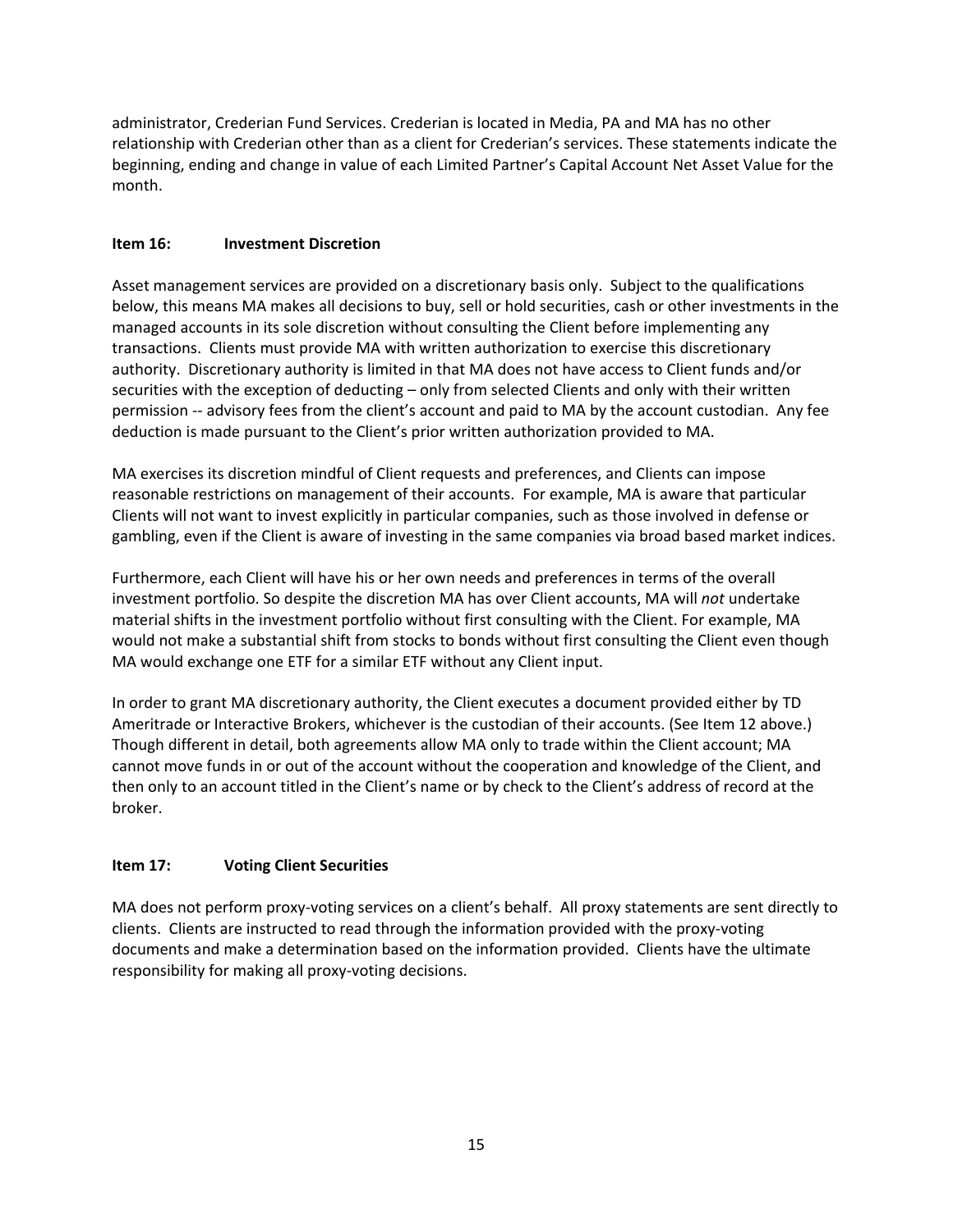### **Item 18: Financial Information**

This item is not applicable to MA's brochure because MA does not require nor solicit prepayment of more than \$1,200 in fees per client, six months or more in advance. Although MA has discretionary authority over client accounts, it is not required to include a balance sheet for its most recent fiscal year. MA is not subject to a financial condition that is reasonably likely to impair its ability to meet contractual commitments to clients. Finally, neither MA nor Robert Millstein have been the subject of a bankruptcy petition at any time.

### <span id="page-15-0"></span>**Item 19: Requirements for State-Registered Advisers**

The principal and only officer of Millstein Advisors, LLC is Robert Millstein. Details regarding the educational background and other business activities of Mr. Millstein are described in Part 2B, the Brochure Supplement.

None of MA management personnel have been involved in any:

- Arbitration claims alleging damages in excess of \$2,500 involving
	- o An investment or an investment-related business or activity
	- o Fraud, false statement(s) or omissions
	- o Theft, embezzlement or other wrongful taking of property
	- o Bribery, forgery, counterfeiting or extortion; or
	- o Dishonest, unfair or unethical practices
- Civil, self-regulatory organization or administrative proceeding involving
	- o An investment or an investment-related business or activity
	- o Fraud, false statement(s) or omissions
	- o Theft, embezzlement or other wrongful taking of property
	- o Bribery, forgery, counterfeiting or extortion; or
	- o Dishonest, unfair or unethical practices

Neither MA nor its management personnel have a relationship or arrangement with any issuer of securities.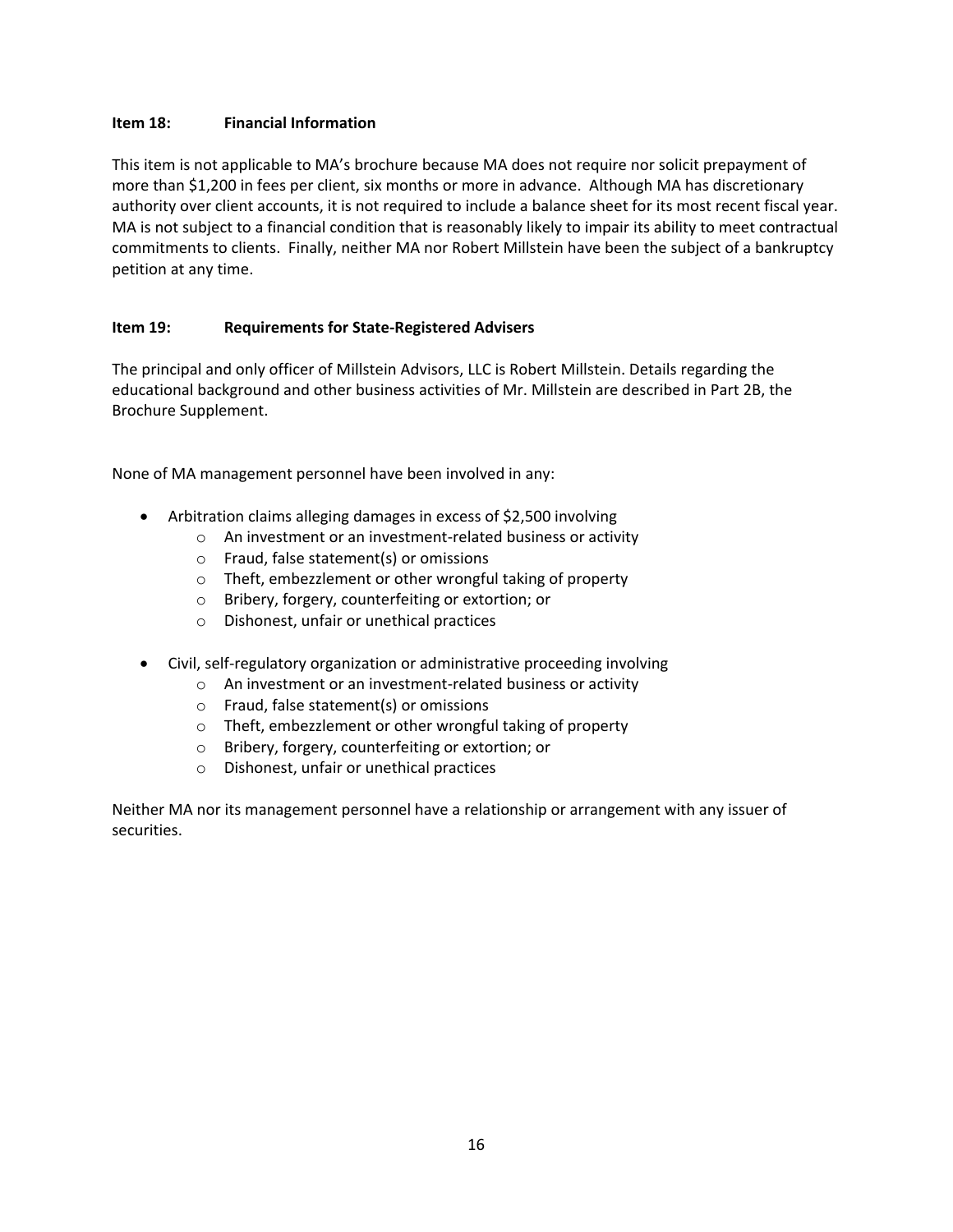<span id="page-16-0"></span>**Part 2B: Brochure Supplement - One**

**Item 1: Cover Page**

Supervised Person: Robert ("Rohit") Millstein Rohit@MillsteinAdvisors.com 281-236-9800

> Millstein Advisors, LLC 4023 Waterford Land Missouri City, TX 77459

> > Dated: February 28, 2022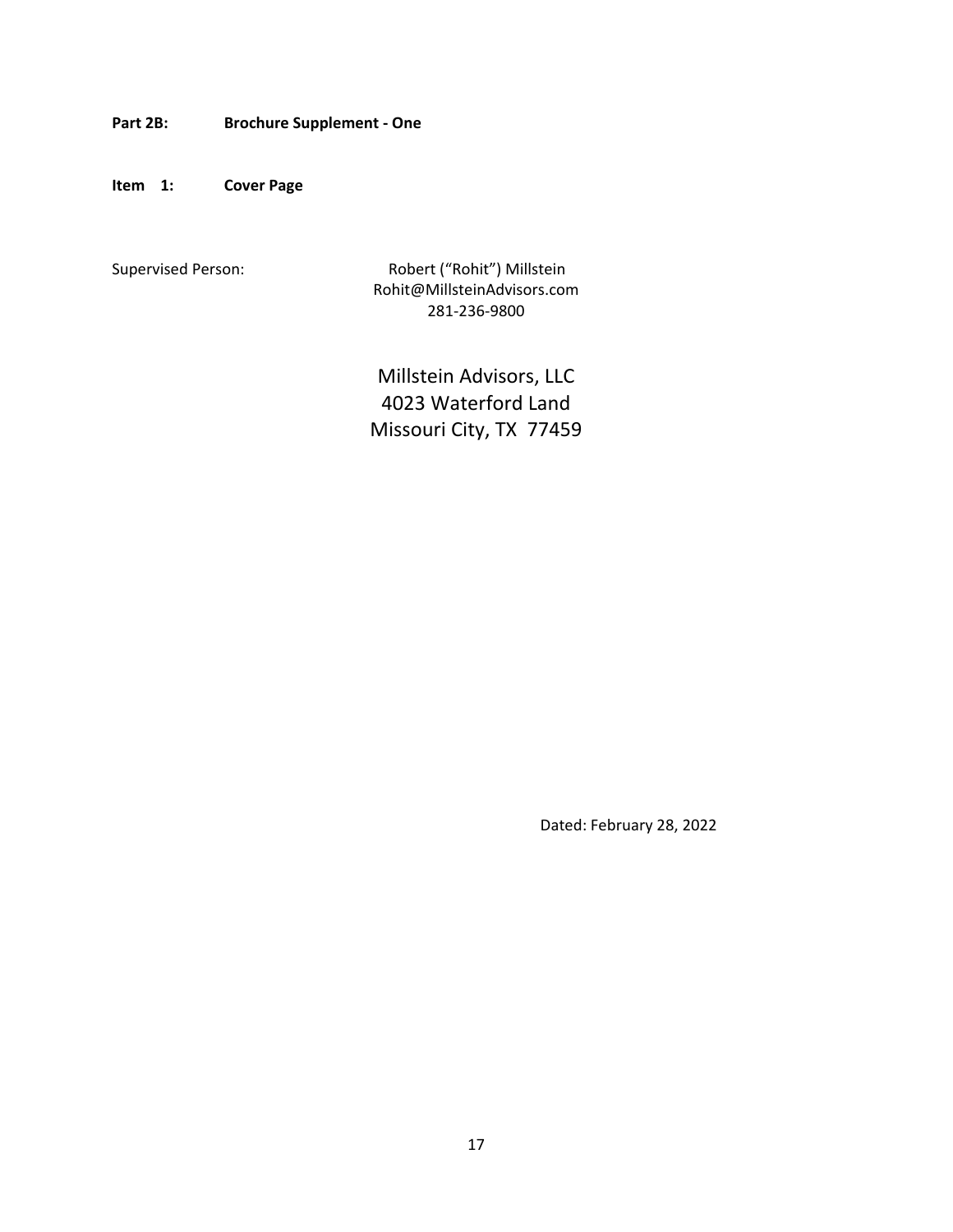# **Item 2: Educational Background and Business Experience**

Robert Millstein, born 1957 *Formal Education:*

- London Business School, M.Sc. General Management with Distinction, 2000
- University of Chicago, B.A. with General Honors, Economics with Honors, 1977 *Business Background for the Previous Five years:*
	- - Millstein Advisors, 07/2009 to present
		- Yoga Instructor, Part-time, Various studios around Houston, TX, 6/2009 to present

### **Item 3: Disciplinary Information**

Robert Millstein has not been the subject of any disciplinary action of either a government agency or a self-regulating financial organization.

### **Item 4: Other Business Activities**

Robert Millstein occasionally teaches yoga classes. These entail less than 5% of his workweek and are generally, but not always, offered outside of normal securities trading hours.

Robert Millstein does not receive any bonus or non-cash compensation based on the sale of any securities or investment products.

## **Item 5: Additional Compensation**

Robert Millstein does not receive any compensation related to Millstein Advisors from any source other than the Client.

### **Item 6: Supervision**

Robert Millstein is the Chief Compliance Officer of MA and is responsible for developing, overseeing and enforcing the firm's compliance programs that have been established to monitor and supervise the activities and services provided by the firm and its representatives. He may be reached at 281.236.9800.

## **Item 7: Requirements for State-Registered Advisors**

Robert Millstein has not been found liable in any arbitration claim nor any other action whether civil, administrative or from a self-regulatory organization.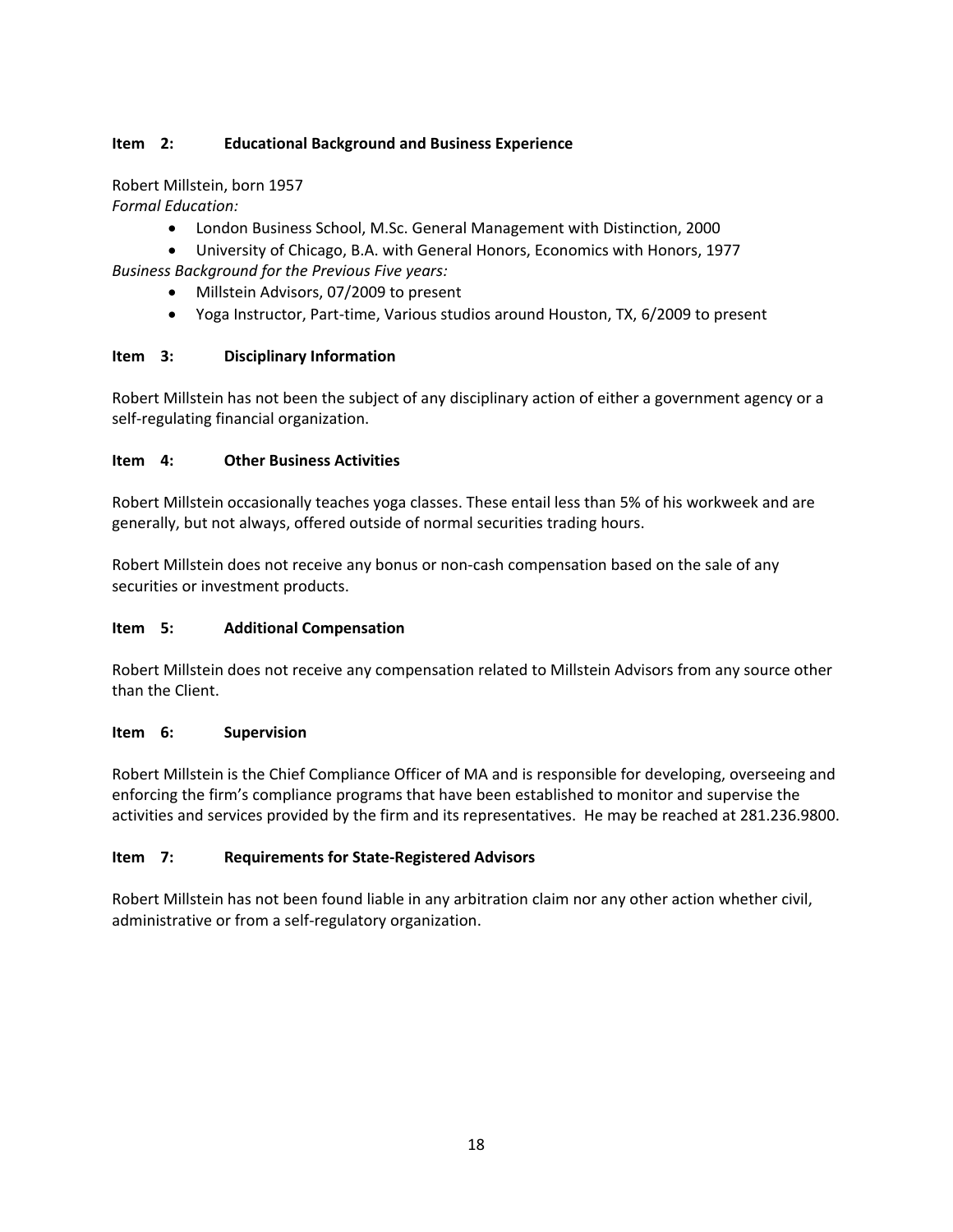<span id="page-18-0"></span>**Part 2B: Brochure Supplement - Two**

**Item 1: Cover Page**

Supervised Person: Supervised Person: Sherry Liu

Sherry831@gmail.com 281-236-3889

Millstein Advisors, LLC 4023 Waterford Lane Missouri City, TX 77459

Dated: February 28, 2022